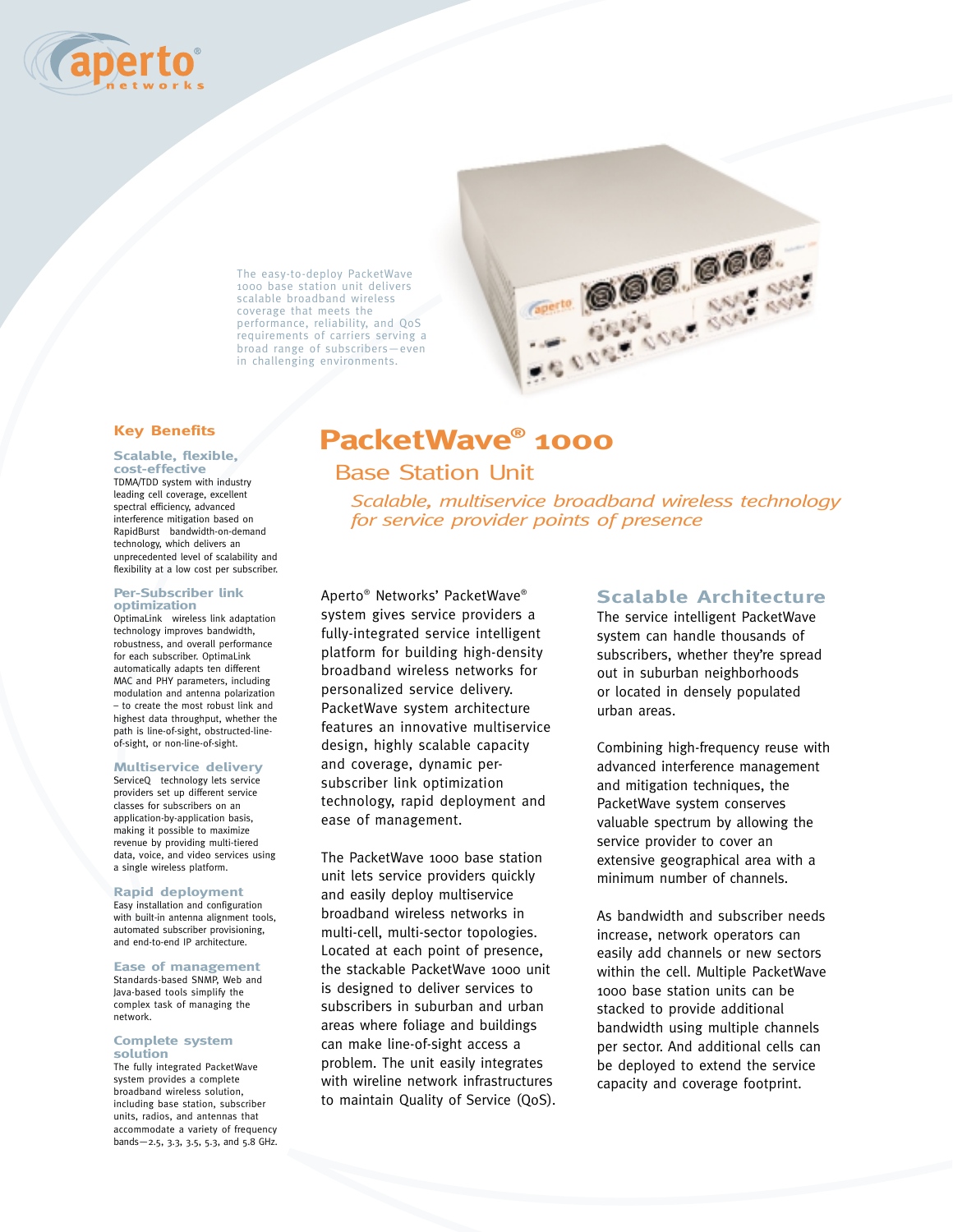# **PacketWave Broadband Wireless System**   $((([T]))$ PacketWave 760 Extension PacketWave 1000 Coverage For Business Class Low DensityService

The PacketWave system is a complete multiservices solution that includes base station, subscriber units, radios, and antennas.

# **Breakthrough Technologies**

Aperto Networks' PacketWave products feature three market-leading technologies: RapidBurst advanced Time Division Multiple Access (TDMA) protocol, OptimaLink dynamic per-subscriber link optimization, and ServiceQ per-flow QoS and bandwidth management.

*RapidBurst technology* enables the PacketWave system to achieve low latency and unprecedented spectral efficiency. With RapidBurst, the PacketWave system delivers burst rates up to 20 Mbps over a 6 MHz channel.

In addition, RapidBurst dynamic bandwidth allocation enhances efficiency by assigning time slots and packet sizes according to actual demand and service levels. An advanced TDMA burst mode ensures maximum flexibility and bandwidth efficiency in both upstream and downstream transmissions. Time Division Duplexing (TDD) technology maximizes flexibility and enables adjustable allocations of upstream and downstream bandwidth depending on traffic requirements.

*OptimaLink technology* performs dynamic control of link parameters to optimize each subscriber's connection in a multiuser, cellular network. The OptimaLink adaptive algorithm dynamically selects and adjusts PHY and MAC-layer parameters, including antenna diversity, modulation, transmit power, retransmission policy, and frame size. The benefit to network operators is increased capacity and broader coverage that includes obstructed-lineof-sight and non-line-of-sight subscribers.

*ServiceQ technology* provides different service classes to subscribers on an application-byapplication basis. This means personalized services can be delivered intelligently, allowing the service provider to maximize revenue opportunities with differentiated service offerings and effective management of Service Level Agreements (SLAs).

With ServiceQ, service providers can set up multiple QoS profiles for each PacketWave 100 Series subscriber unit. Each profile contains various QoS metrics (such as maximum and minimum bandwidth) based on Class of Service (CoS) requirements like Constant Bit Rate (CBR), Committed Information Rate (CIR), or Best Effort (BE). Using a highly advanced scheduling mechanism, the PacketWave system enforces the metrics in each profile. The result is that service providers can offer tiered services that help differentiate their offerings in the marketplace.

Some of the advanced technologies that are used to implement ServiceQ include:

- **Per Flow Queueing:** This enables separate buffering of voice and data, so that voice packets are not queued behind a line of data packets.
- **Weighted Fair Queueing:** Enables the system to provide minimum rate guarantees for business class data services.
- **Unsolicited Grant Service:** Enables the system to provide low jitter and latency service for voice.
- **Leaky Bucket Based Peak Rate Regulator:** Enables the system to throttle data flows to operator configured limits.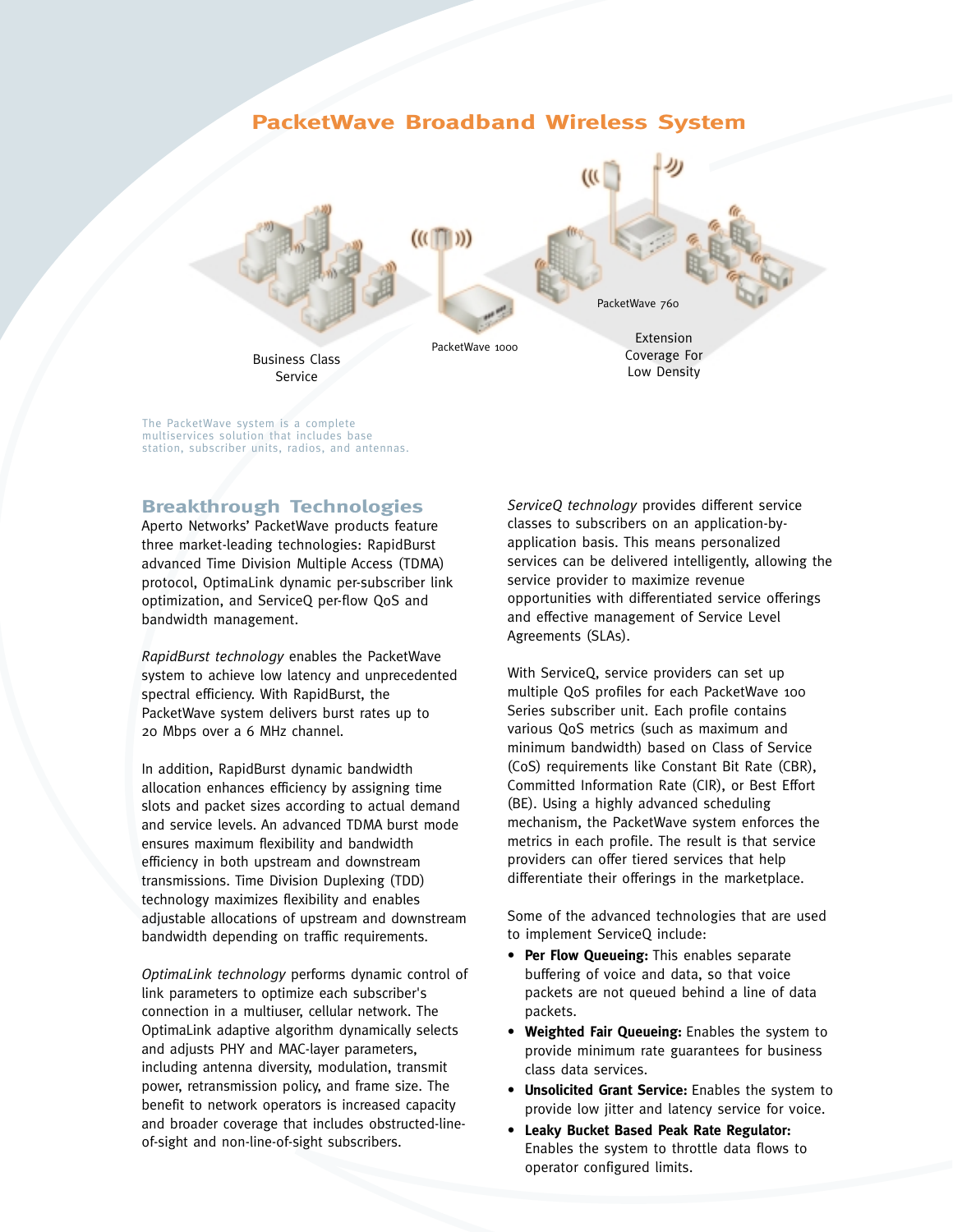In addition, the intelligent ServiceQ packet classifier can associate end-user applications to QoS profiles by mapping existing indicators such as IP ToS, as well as data packet header information such as IP or MAC addresses and port numbers. Consequently, the PacketWave system can identify applications such as Web browsing, telephony, and video streaming – providing the appropriate QoS, resulting in a more personalized and valuable service to each subscriber.

# **Multiple Frequency Bands**

Because the PacketWave system can accommodate a variety of frequency bands, it gives service providers the flexibility to pursue opportunities across the globe using a single service intelligent platform, minimizing capital and operating costs. PacketWave 1000 base station units can simultaneously support Aperto radios and antennas operating in 2.5 GHz, 3.3 GHz, 3.5 GHz, 5.3 GHz, and 5.8 GHz frequency bands.

# **Comprehensive IP Functionality**

The PacketWave system provides a single platform for delivering converged data, voice, and video services over an IP network. The IP-based system design allows service providers to develop end-to-end applications, such as Virtual Private Networks (VPNs) and web hosting, without the complexity of intervening transport protocols. And, it fits seamlessly into the service provider's overall network architecture without altering the existing routing and server infrastructure.

The PacketWave system leads the industry in implementing advanced IP features and services. Packet filtering, Dynamic Host Configuration Protocol (DHCP), and Trivial File Transfer Protocol (TFTP) configuration download give service providers maximum flexibility in provisioning secure services for customers. The PacketWave 1000 performs bridging, routing, or VLAN to offer a complete set of IP networking with QoS. In conjunction with Aperto subscriber units, the PacketWave 1000 enables the following IP networking applications.

**Routing** of multiple subnets on the wireless port provides efficient utilization of wireless bandwidth and additional security. Routing information can be configured either statically or dynamically using the RIPv2 routing protocol.

**NAT/PPPoE** protocol on subscriber units conserves the number of public IP addresses necessary to implement large-scale networks, while providing security and control for billing.

**VLAN** is provided in multiple modes: tagged, double-tagged, and pass-through, with three separate VLANs per CPE for management, NAT/PPPoE, and bridged IP traffic. Special modes enable reselling of wireless bandwidth and VoIP bridging in conjunction with NAT/PPPoE.

**Advanced bridging** with thousands of MAC addresses per subscriber unit easily handles IPv4 traffic in conjunction with the extended packet sizes necessary for pass-through of VLAN, PPPoE, MPLS, and IPv6. Additionally, layer 2 and 3 classification may be made for QoS and filtering.

This array of IP capabilities, together with the innovative RapidBurst, OptimaLink, and ServiceQ technologies, make the PacketWave system the most flexible broadband wireless service delivery platform available today.

# **Flexible Backhaul**

The PacketWave 1000 base station unit provides complete flexibility in connecting to backhaul networks. In its base configuration, the PacketWave 1000 is equipped with a 100 Base-T Fast Ethernet interface. This enables direct connection to a Gigabit or Fast Ethernet-based MAN, or to a variety of other broadband networks through an external router or switch.

# **Full-Featured Management**

The PacketWave system simplifies subscriber provisioning and network management with GUI-based tools, standard protocols, and industry-standard platforms. Among these tools is the highly scalable, JAVA-based WaveCenter Configuration Manager, which automates the subscriber provisioning process. The PacketWave system also includes Web-based HTML and SNMP-compliant network management software for configuration, fault, performance, and security management.